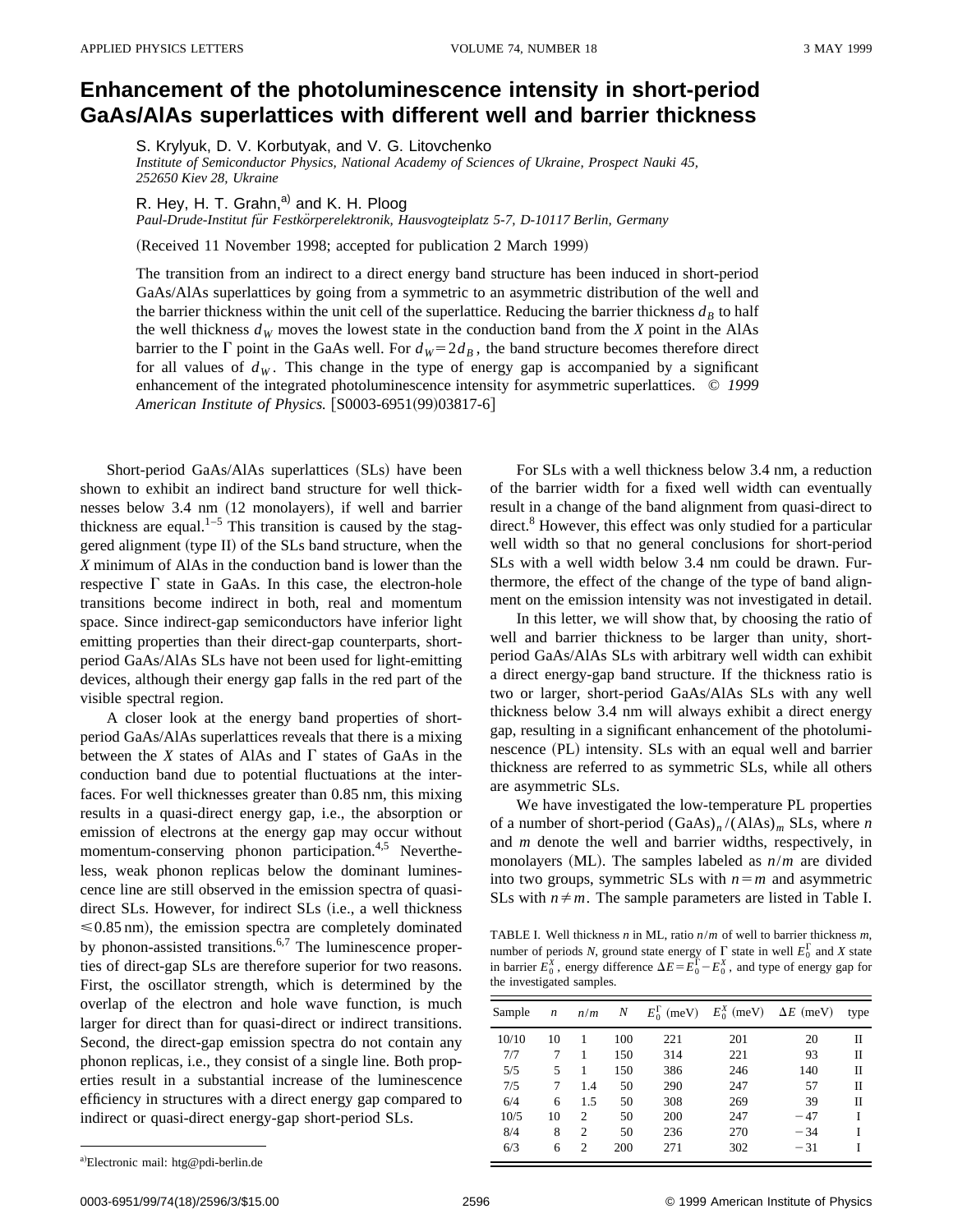All samples were grown by molecular beam epitaxy on semiinsulating  $(100)$  GaAs substrates. In most cases, the SL period and the composition have been confirmed by x-ray diffractometry. For the 6/3 sample, the difference between the nominal and actual layer thicknesses was about 1%. For the other samples, the disagreement between nominal and actual layer thickness was usually less than 10%.

The PL experiments were performed at 4.2 K using a cw  $Ar<sup>+</sup>$  laser operating in all-lines mode for excitation. The PL spectra were recorded using a 0.5 m monochromator and a photomultiplier with an overall spectral resolution of less than 1 meV.

The calculated energies for the lowest electron state in the GaAs well and AlAs barrier are also listed in Table I. The calculations have been performed using the well-known Kronig–Penney model. The used effective masses for electrons in GaAs and AlAs at the  $\Gamma$  point in units of the free electron mass  $m_0$  were 0.0665 and 0.15 $m_0$ , respectively, and at the *X* point 1.3 and  $1.1m_0$ , respectively. The value of the conduction band offset between AlAs and GaAs at the  $\Gamma$ point (*X* point) was 0.982 eV ( $-0.175$  eV). The widths of the layers for the symmetric SLs are all smaller than 12 ML, which corresponds to the thickness of the transition from a direct-gap to an indirect-gap band structure so that the symmetric SLs exhibit an indirect energy gap. This implies that the lowest state in the conduction band is at the *X* point of the AlAs barrier, i.e., the band alignment is type II. Going from the symmetric to the asymmetric SLs, the well thickness was kept approximately constant, while the barrier width was reduced. This approach was chosen in order to remain for the symmetric SLs in the regime of indirect energy gaps. By reducing the barrier width by a factor of 2 with respect to the well width, the lowest state in the conduction band occurs now for all well thicknesses at the  $\Gamma$  point of the GaAs wells, i.e., they become type I. However, for a thickness ratio smaller than two, the asymmetric SLs can still be indirect.

The normalized PL spectra of the symmetric SLs are shown in the lower part of Fig. 1, while the corresponding spectra of the asymmetric SLs with  $n=2m$  are displayed in the upper part. The PL spectra of the symmetric SLs exhibit an intensive zero-phonon line caused by the recombination of spatially indirect excitons consisting of  $X<sub>z</sub>$  electrons in the barrier and heavy holes at the  $\Gamma$  point in the well. In addition, there are weak phonon replicas on the low-energy side of the PL line connected with GaAs- and AlAs-like interface phonons.7,9 These spectra are typical for quasidirect gap, symmetric SLs with  $3 < n < 12$ . For  $n \le 3$ , the symmetric SLs become fully indirect with the conduction band minimum at the  $X_{x,y}$  point of AlAs.<sup>6,7</sup>

Enlarging the PL signal of the 10/10 SL on the highenergy side reveals an additional line separated by 56 meV from the zero-phonon line. It is probably due to the direct  $\Gamma$ – $\Gamma$  transitions in the well region. The calculated  $X$ <sub>z</sub>– $\Gamma$ splitting of 20 meV listed in Table I is somewhat lower, but this discrepancy could be removed by assuming a barrier thickness 1 ML smaller than the nominal one.

The PL spectra of the asymmetric SLs with  $n=2m$  consist of a single line, which for the 10/5 and 8/4 are blueshifted with respect to the position of the corresponding sym-



FIG. 1. PL spectra of the symmetrical (lower part) and asymmetrical (upper part) SLs recorded at 4.2 K. The spectra of the different samples were normalized to their respective maximum intensity. The inset shows the energetic positions of the maximum PL vs the well width.

metric  $SLs$  (cf. inset of Fig. 1). These PL spectra are characteristic for direct-gap SLs, for which the excited electrons and holes thermalize in the same layer (GaAs) and recombination occurs through  $\Gamma$  levels in conduction and heavy-hole valence bands. Increasing the amplification of the PL signal on the low-energy side does not reveal any additional lines, which can be assigned to phonon satellites. At the same time, the energy distance of 16 meV between the PL maximum of the asymmetric SL 10/5 and  $\Gamma$  line of the symmetric SL 10/10 agrees well with the calculated shift of 21 meV (cf. Table I) for the  $\Gamma$ - $\Gamma$  transitions with a decreasing barrier width from ten to five monolayers. Note that due to the stronger coupling in the 10/5 SL, which implies a larger miniband width, the direct energy gap of the 10/5 SL lies below the one of the 10/10 SL. Due to the very large miniband width in the 6/3 SL, the direct energy gap of this sample is actually close to the one of the corresponding symmetric SL. Therefore, the indirect energy gap of the 5/5 SL is at a higher energy than the direct gap of the 6/3 SL. We conclude that the investigated asymmetric SLs with  $n=2m$ exhibit a direct band structure, i.e., they are of type I. The calculations of the ground state energies show that all asymmetric SLs with  $n=2m$  have a direct energy gap, since with decreasing barrier width the lower edge of the miniband at the  $\Gamma$  point in the well increases less strongly than the blueshift of the ground state at the *X* point in the AlAs barrier.

We investigated some additional asymmetric SLs with a thickness ratio of about 1.5 as listed in Table I. The PL spectra of the 7/5 and 6/4 asymmetric SLs contain the typical zero-phonon line and phonon replicas of SLs with a quasidirect band structure. The calculations confirm this assignment. Even a 5/3 SL would still be indirect or very close to